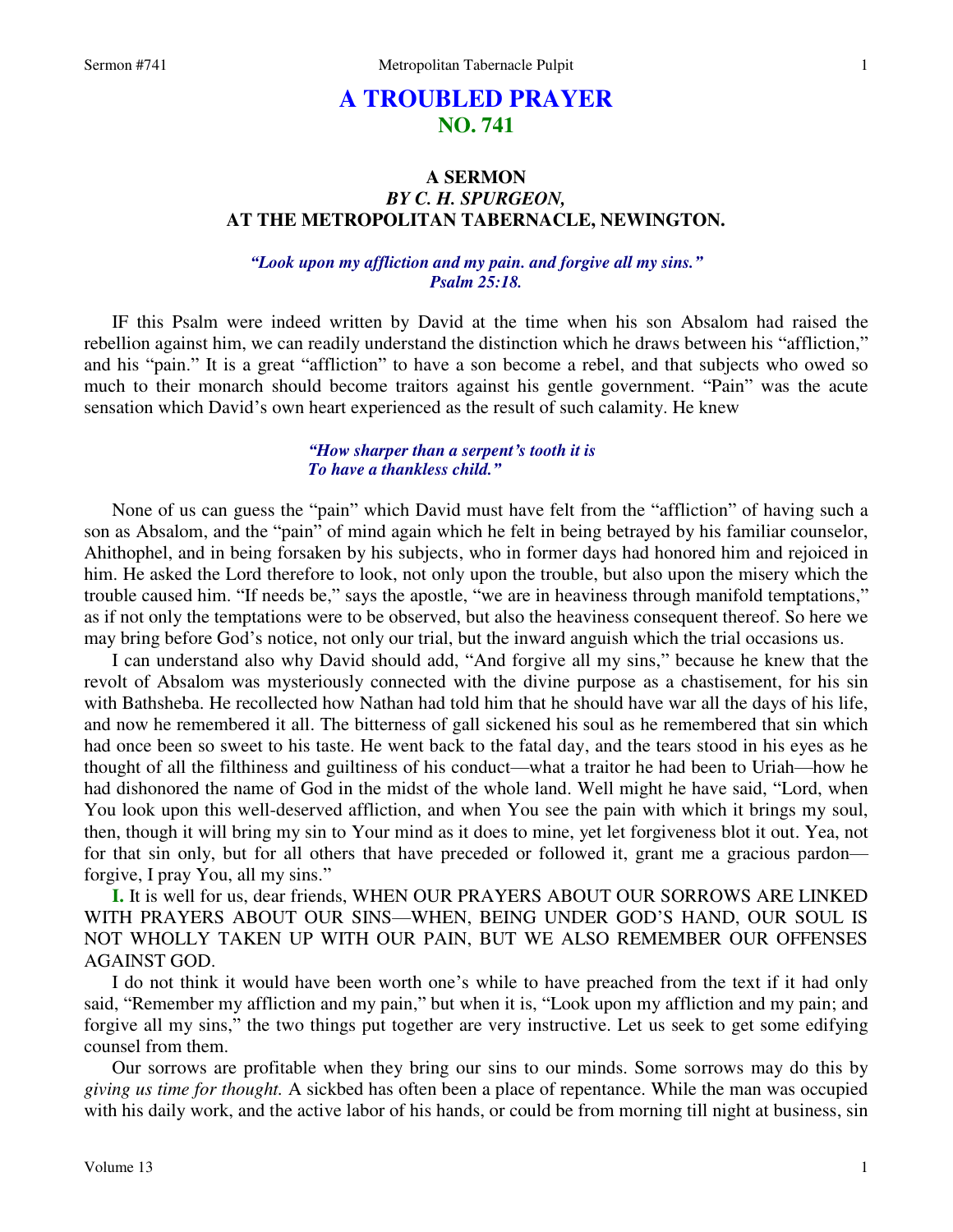escaped his notice. He was too busy to care about his soul. He had too much to do with earth to remember heaven.

 But now he cannot think of business, or if he does, he can get no profit or satisfaction from all his thoughts. Now he cannot go to his work, but must lie upon his bed until his health be recovered. And oftentimes the quiet of the night, or the stillness of the day which once was given up to toil and drudgery, has been blessed of God to work a solemn stillness in the soul in which the voice of God has been heard, saying, "Turn unto Me! Turn unto Me! Why will you die?"

 Some of you do not often hear God's voice. You are in the midst of the clitter-clatter of this great city, and the roar and din of it are so perpetually ringing in your ears, that the still small voice of your heavenly Father you do not hear, and it may, perhaps, be a great mercy to you if, in your own house, or in the ward of an hospital, you may be compelled to hear Him say, "Turn unto Me! Turn unto Me! For I will have mercy upon you!"

 Other afflictions remind us of our sins *because they are the direct result of transgression.* The profligate man, if God should bless those scourges of the body which have even sprung from his own vices, may find the disease to be a cure for the misdemeanors which produced it. We ought to thank God that He will not let us sin without chastisement. If any of you are sinning, and find pleasure without penalty in the self-indulgence, do not congratulate yourself upon the apparent immunity with which you violate the laws of virtue, for that is the badge of the reprobate. To sin and never smart, is the mark of those who will be damned. Their smart, like their doom, being in reserve and stored up for sorer judgment.

 But if any man among you here is now smarting for the sin he has committed, I will not say, let him be hopeful, but I will say, let him be thankful. Let him remember that evidently God has not quite given him up. He has touched him with the rod, but He has not thrown the reins upon his neck. He has put a curb in his mouth, and He is pulling him up sharply. God grant that it may be blessed to turn him from his wild career.

 The extravagant man who has spent his money, and finds himself in rags, ought to look upon his sins through his rags. His present poverty may well remind him of his previous prodigality. The man who has lost a friend, through ingratitude, and now needs a friend, but cannot find one, may thank himself for it, and be reminded of his baseness by his bankruptcy. There are many other sins, though we have not time to mention them, which are evidently the fathers of sorrows, and when you get the sorrowful offspring, you should think of the guilty parentage, and if you would be rid of the child, go to God and ask Him to deliver you from the sin, and divorce you from the transgression that produced it.

 Other sorrows likewise remind us of our sins because they bear their likeness. It has been wellremarked that oftentimes when God would punish us, He just leaves us to eat the fruit of our own ways. He has nothing more to do than to let the seed which we have sown ripen, and then allow us to eat it. How often in reading the Holy Scriptures may you observe the quality of men's sins in the nature of their punishment! Jacob deceived his father, and what then? Why, he was being deceived all his life long. He was a great bargain-maker, so everybody cheated him, of course. He would use his wily cleverness. As he would be clever and supplant, he had to become a dupe and be supplanted, that was the misery of his life, because it was the besetting sin of his character.

 Now, when a man loses money, loses it continually, notwithstanding all the skill and efforts he can employ, I would have him ask himself whether there may not have been some sin in connection with his money which has brought the punishment on him. He may have loved it too much. He may have obtained it in an ill way. He may not have used it when he had it in a proper spirit. It may have been dangerous for it to remain with him lest it should have corroded his heart by its own cankering.

 The losses a man suffers in business, I doubt not in many cases, and I am sure of it in some cases, ought to make him look earnestly at the way in which they came upon him. When we have heard of some who have gained wealth by one speculation, and have lost it again by another speculation, I think it ought to be made the subject of inquiry with them how far their dealings were lawful, if indeed it were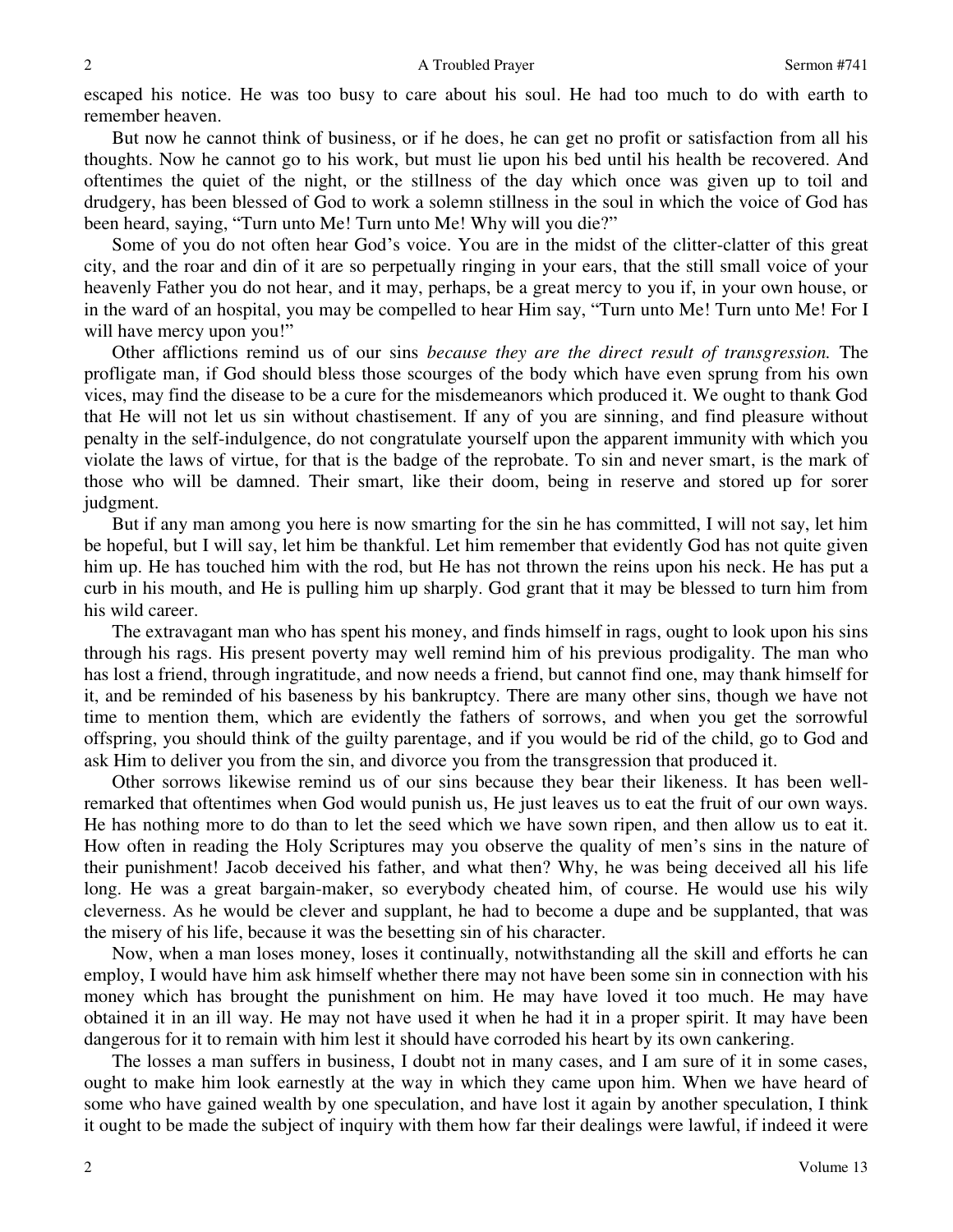#### Sermon #741 A Troubled Prayer

lawful for them to have entered upon such traffic in any way or shape, and whether God may not have had a controversy with them in their counting-house.

 Is this an obligation with money? Surely it often is so with the rearing of your family. If your affliction should come through your children turning out ill in life, or through what is a far lighter affliction—though perhaps you may not think it so—through your children dying in infancy, you may say to yourselves, "How have I behaved towards those children?" Is my child willful and disobedient? Then how about the training and the management that I have observed? Is my child perverse, vicious, worldly? How about my example as it was seen at the family hearth? May not my boy's sins be only a reproduction of my own—the fledglings that I have hatched, roost in my family, disturb my peace, and bring me sorrow? May not my daughter's stubbornness of heart be only my own obduracy that breaks out in the girl?

 Might I not hear the voice of God saying to me, "See how you treated me, and is it not meet you should eat the fruit of your own ways? You are a father, and how do you like to be thus treated—to be slighted in your discipline, and your affections set at nought?"

 So I might continue, passing from our households to our respective positions in society. We sometimes find ourselves unable to maintain our station. With embarrassment and mortification we have to take a lower place, and may we not then ask, Did we acquit ourselves before God in all that we might have done in our former standing? Did the rank we held elevate us and puff us up with vanity? At any rate, we may bring ourselves to great searchings of heart. When sorrow takes any particular shape, it suggests its own particular questions. The problem must be studied to get at the solution.

 With regard to sickness, I am not certain whether the chastening hand of God for sin ought not to be more immediately recognized than is now for the most part common among us. In one sense, God never punishes His people for sin. There is nothing vindictive in the rod He uses, and nothing expiatory in the sufferings they endure, for God's redeemed people were punished in Christ, and it cannot be therefore that the penalty of the law is exacted on them a second time. Yet there is a sense in which the church of God, under paternal discipline, is continually exercised with chastisement.

 Do you remember the apostle's words about the Corinthian church? They had fallen into a very lax method of receiving the Lord's Supper. They brought everyone his own bread and wine, some of them were full, and others were hungry. Beside which, other breaches of church order were rife among them, and the apostle says, "For this cause many are weak and sickly among you, and many sleep." Hence I gather that sickness at any rate in the early church was known to be sent by God upon the members for ecclesiastical offenses.

 I am not sure whether in like manner sacred corrections, though in a way not so easily discoverable, may not still be in exercise among the members of the Christian church. I see that in ordinary providence, God visits men. and as there is a special providence for His people, surely there is nothing harsh or unwarrantable in attributing a strong flood of adversity, as well as a refreshing stream of prosperity, to the hand of the Lord!

 When a Christian therefore finds himself chastened in his body, he should go to God with this question, "Show me wherefore You contend with me? Why do You lay Your rod upon me, my Father? You do not afflict willingly, nor grieve the children of men. It is not from the heart, as though You had ceased to love. It must be from Your unerring judgment whereby in measure You do rebuke. Tell me therefore my Father, what is the cause? If You see a need-be, tell me what that need-be is.

> *'The dearest idol I have known, Whate'er that idol be, Help me to tear it from Your throne, And worship only Thee.'"*

Our sins then may sometimes be discovered by the very image of our sorrows.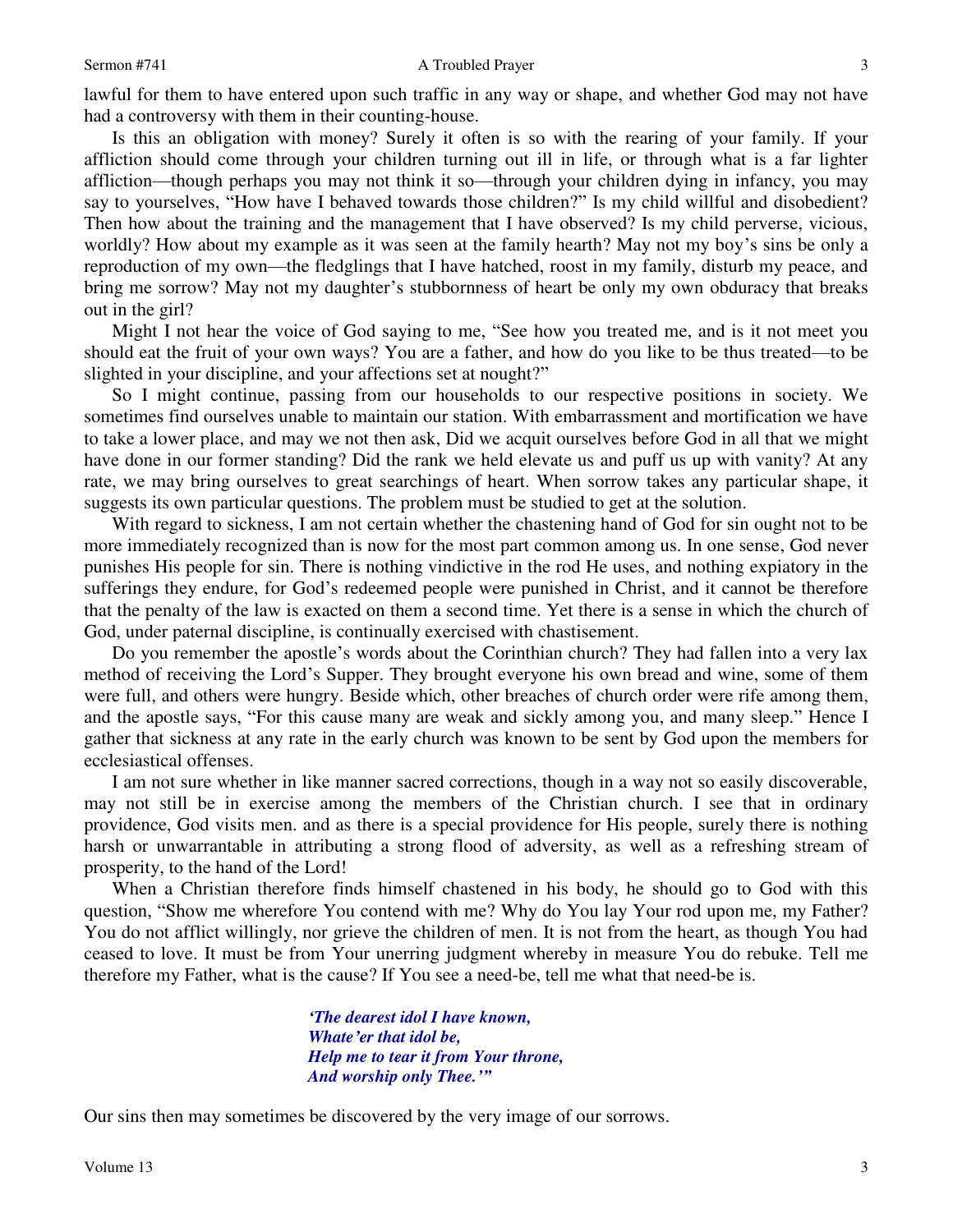What a great blessing it is to us when our sorrows remind us of our sins by *driving us out of an atmosphere of worldliness*! There is our nest, and a very pretty, round, snug nest it is, and we have been very busy picking up all the softest feathers that we could find, and all the prettiest bits of moss that earth could yield, and we have been engaged night and day making that nest soft and warm. There we intended to remain. We meant for ourselves a long indulgence, sheltered from inclement winds, never to put our feet among the cold dewdrops, nor to weary our feathers by mounting up into the clouds.

 But suddenly a thorn came into our breast. We tried to remove it, but the more we struggled the more it chafed, and the more deeply the thorn fixed itself into us. Then we just began to spread our wings, and as we mounted it would seem as though the atmosphere had changed, and our souls had changed too with the mounting, and we began to sing the old forgotten song—which in the nest we never should have sung—the song of those who mount from earth and have communion with the skies.

 Yes, when God is pleased to take away our health, our comfort, our children, our friends, it very frequently happens that then we think of Him. We turn from the creature with disgust. We leave the broken cisterns, because they hold no water, and begin to look out for the overflowing fountain, and so our sorrows, driving us to God, make us, in the light of His countenance, to behold and to grieve over our sins. This is a great blessing to us.

 Sometimes, again, our sorrows *remind us of our ingratitude.* You are unwell, now you recollect how ungrateful you were for your health. You are poor, "Ah!" you think to yourselves, "I used to grumble once over a good meal that I would be glad to have now." "Ah!" you say, "those garments that I used to think so shabby, how much I would prize their warmth now!" It is said that we never know the value of mercies till we lose them. It is a great shame that such a proverb should be true. We ought to be grateful to God without needing the bitter teaching of adversity.

 Our sorrow thus administers a rebuke, and kindles in us a remembrance of the goodness that we had never welcomed with our praise till the shadows fell upon us, and the night hid it from our view. No crime among men is accounted more base than ingratitude, but few sins we less bewail before God. Bunyan has well-said that he who forgets his friend is ungrateful to him, but he who forgets his Savior is unmerciful to himself.

 And I remember some other author who says, that we are never surprised at the sunrise of our joys, as we are at their sunset. On the contrary, when storms of sorrow burst upon us, we are sore amazed, but when they pass away, we take it as a matter of course. You all know how sad a blemish it was upon the character of Hezekiah that he rendered not again unto the Lord according to the benefit done unto him, for his heart was lifted up. The provocation of a thankless heart to a merciful God is no light matter. As the guilt is heavy, let our repentance be sincere.

 Sometimes, again, sorrow reminds us of the sin of *want of sympathy with those in like sorrow.* "Ah!" says one, "I used to laugh at Mrs. So-and-So for being nervous. Now that I feel the torture myself, I am sorry that I was ever hard upon her." "Ah!" says another, "I used to think of such-and-such a person that he must be a fool to be always in so gloomy a state of mind, but now I cannot help sinking into the same desponding frames, and oh! I would to God that I had been more kind to him!" Yes, we should feel more for the prisoner if we knew more about the prison. We would feel more for the poor if we understood more of the pangs of want. Our sorrows may often help to remind us of our harshness towards some of the best of God's afflicted ones.

 And I think also that affliction may be sent to admonish us *of our neglect of divine teaching.* "Why that rod?" "Why that whip and that bridle?" Because I have been like the horse and the mule, which have no understanding. Had I listened to the voice of God that I heard from the pulpit, or had I listened to the counsels given to me in the pages of Scripture, or if I had even noticed the dictates of my own conscience, yea, had I been more jealous of the motions of the Holy Spirit in my soul, I might never have had all this trouble upon me.

 You know the old fable we used to read in our school books about the boy in the apple tree who would not come down when the good man with soft words admonished him. Then the man took to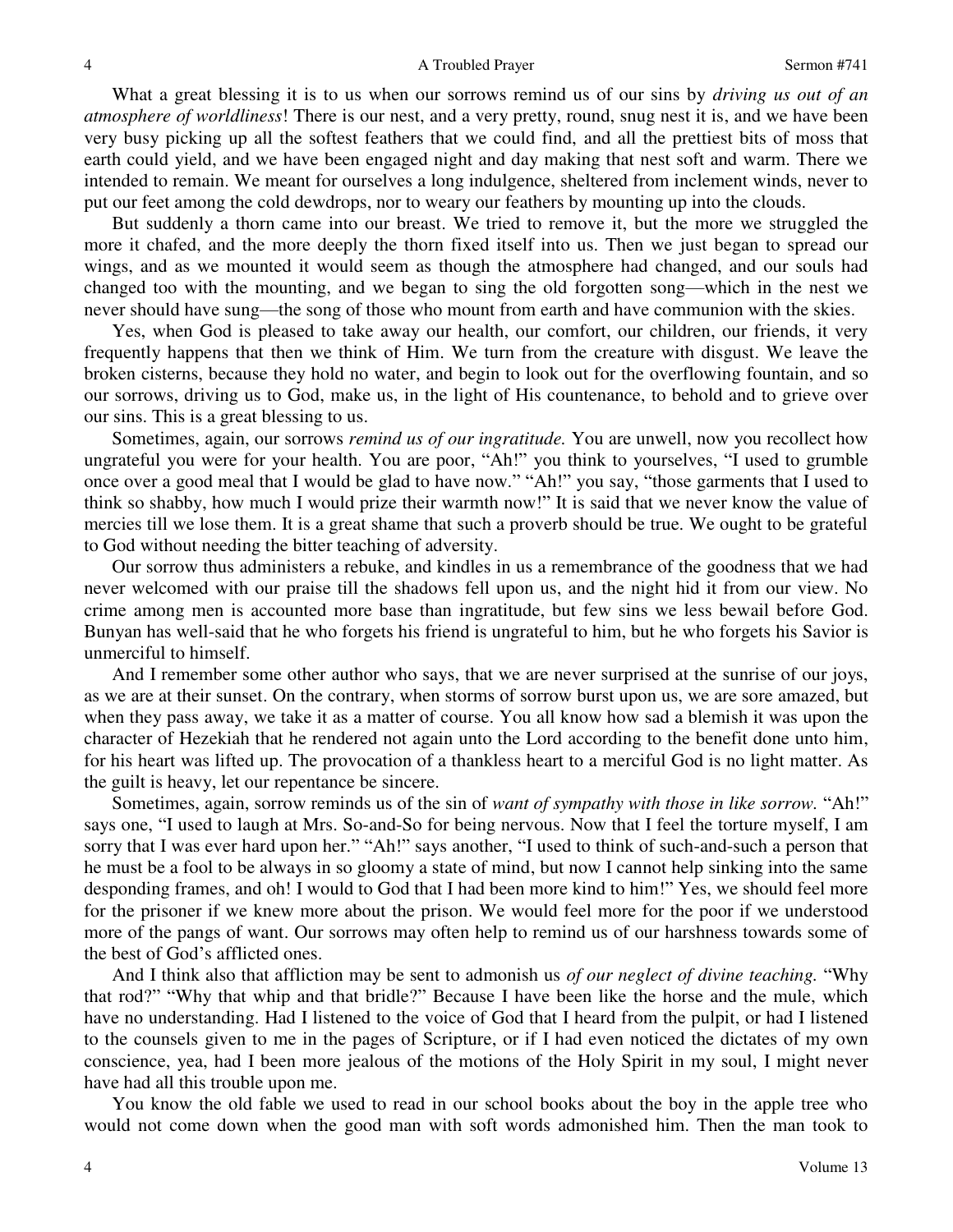### Sermon #741 A Troubled Prayer

throwing turfs at him, but still he would not heed, and at length the man began throwing stones, and compelled the boy to come down.

 Oh! when God takes Himself to stones, and we get cut with them, we might well-say to ourselves, "Ah! light afflictions, you would not do. We laughed at the kind words, and even the turfs, which struck our conscience without wounding our flesh, would not do, and now He has come to blows with us. God is always loath to use the rod. He is an unwise father who never chastens, but a much worse father he who chastens for nothing.

 God will chasten His people, but it takes Him a long time to bring Himself to use the rod. He does not wish to strike His children. He delights in their happiness, and not in their sorrow, and when at last He does come to it, it is—if I may use such an expression in reference to Him—because our ill manners force Him to it. O Christian, in these your sorrows, be humble before the Lord your God, but still use Job's inquiry, "Show me wherefore you contend with me."

 I wish that some here, who have not the fear of God before their eyes, would look at it in this light. If you are inclined to pray about your troubles, do take your sins into consideration, too. If you feel that you must go to God under the particular trial which is vexing you at present, do go to Him about your besetting sins as well. Make the two into one bundle, and go to Him, and say, "Look upon my affliction and my pain, and forgive all my sins." This then is our first remark. It is fit that our sorrows should bring our sins to remembrance.

**II.** Secondly, IT IS WELL WHEN WE ARE AS EARNEST ABOUT OUR SINS AS WE ARE ABOUT OUR SORROWS.

 This is the mark of a genuine penitent. I think you will have noticed in the late "Report" of the chaplain of Newgate, the remark that many of the prisoners will pretend very great repentance when the chaplain is talking to them about spiritual things. But the chaplain can very readily discover those who are not truly penitent, by their constantly trying to bring him round to tell them something about their punishment.

 Before the trial they frequently ask for information as to what term of imprisonment, how many months or years they are likely to get. Then, when they are undergoing punishment, they frequently try to get some trifling favor through the means of the chaplain, showing that they think more of the punishment than of the theft. Like the unhappy wretch in the condemned cell, who often repents of the gallows that is to end his career, but does not repent of the murder that cut short his victim's life. There are many such.

 So, if I go to God and only ask to have my sorrows taken from me, what is that? I am no true penitent. I am like the child who cries bitterly because he smarts, but when the smart is over, he goes back to the offense again. If we were true children of God and had a truly repentant spirit, we should feel the rod to be less than nothing compared with the sin. We should say, "Lord, strike me, if You have but forgiven me, I can bear the strokes. Strike, Lord, strike as hard as You will, for my sin is forgiven." A good child will say, "My Father, you have forgiven me the offense. Ah! well, if I must be chastened, I will cheerfully bear it, for my sorrow is not that I smart, but that my sin should have caused you to be angry and to make me smart."

 This then is the mark of a genuine penitent, that he is as earnest about his sins as he is about his sorrows. Your trials have never worked in you what they were meant for until it is so. God sends your trial to make you see yourself, your weaknesses, your folly, your sinfulness, your distance from Him. And when those sins, those sweet sins of yours, become bitter, when your soul nauseates and loathes them, then, probably, your affliction will be taken from you. But if you still yield to your sins with your left hand and would gladly lay hold of God's mercy with your right, there is need that the rod be laid on your back again, and again, and again, for you have not yet feared the rod, nor Him who has appointed it.

 Let any of you who are in trouble here, mend your prayer tonight. If you have been saying, "Lord, take away the sickness from my dear child," you should say, "Lord if it is Your will, heal my child, but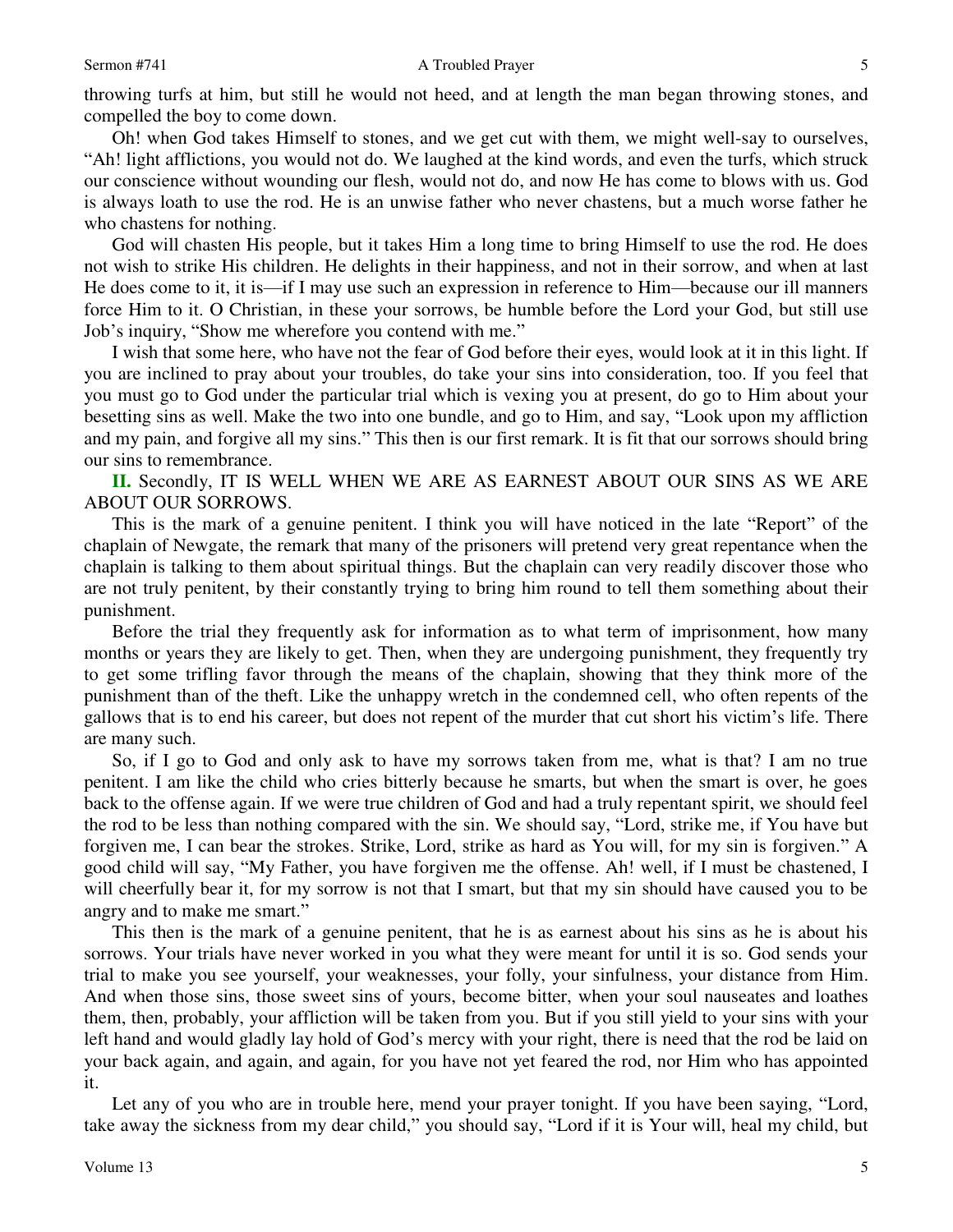#### A Troubled Prayer Sermon #741

forgive my sin." Or, if any of you are very poor tonight, or if you are not well, and you have a sense of sin, I pray you, I adjure you, as you kneel by your bedside, which I trust you all will, while you ask God to restore your health, or to remove your poverty, be quite as earnest about the forgiveness of your sins, or else it will betoken two things—that you are not a genuine penitent, and that, therefore, the affliction has not wrought in you its great design.

**III.** But thirdly, IT IS WELL TO TAKE BOTH SORROW AND SIN TO THE SAME PLACE.

 It was to God that David took his sorrow. It was to God that David took his sin. Observe then, *we must take our sorrows to God.* Ah! my dear sister over yonder, where do you take your sorrows? Why, to your next door neighbor, to Mrs. This and to Mrs. That! We are very, very fond of pouring out our tales of woe into the ear of some earthly friend. That may be a slight relief if discreetly done, but I think the verses of the hymn are not wrong which say,

> *"Have you no words? Ah! think again Words flow apace when you complain, And fill your fellow-creature's ear With the sad tale of all your care.*

*Were half the breath thus vainly spent To heaven in supplication sent, Our cheerful song would more oftener be 'Hear what the Lord has done for me.'"*

 Some children run and tell their mother, or tell their father. Do you the same. Go and tell your Father. You can tell your brethren afterwards if you will, but you had better let your Father know first. I think we should often hesitate to mention our troubles lest we should depress our fellow-creatures. I am sure we would hesitate to mention them to men, if we made it a rule to first bring them before our God. Your little sorrows you may take to God, for He counts the hairs of your head. Your great sorrows you may take to God, for He holds the world in the hollow of His hand. Go to Him, whatever your present trouble may be, and you shall find Him able and willing to relieve you.

 But we must *take our sins to God* too*.* Possibly this is a more difficult point. The sinner thinks that he must fight this battle for himself, wrestle with his own evil temper himself, and he himself must enter into conflict with his lusts and his besetting sins, but when he comes into the fight, he soon meets with defeat, and then he is ready to give it all up. Take your sins to God, my brethren. Take them to the cross that the blood may fall upon them to purge away their guilt and take away their power. Your sins must all be slain. There is only one place where they can be slaughtered—the altar where your Savior died.

 If you would flog your sins, flog them with the whip that tore your Savior's shoulders. If you would nail your sins fast, drive the same nails through them which fastened your Lord to the cross. I mean let your faith in the great Surety, and your love to Him who suffered so much for you, be the power with which you do conflict with evil. It is said of the saints in heaven, "They overcame through the blood of the Lamb." That is how you must overcome.

 Go to Jesus with your sins, no one else can help you. You are powerless without Him. You may confess all your sins to Him, with a view of leaving them all with Him. He receives sinners, He receives their sins too, when they are brought to Him in penitence. For God has made to meet upon Him the iniquity of all His people, and you may take your sins and leave them in the hands of Jesus, who will counter-plead them with His merits, and put them away in His mercy, so shall you come away rejoicing.

 And as we have remarked that we are not to take up the battle with our sorrows alone, nor with our sins alone, we may further say that *the most sorrowful and the most sinful are welcome to the Lord Jesus.* The most sorrowful may come. I mean those in despair, those who are at their wits end, those poor souls who, through superabundant difficulty are ready to do the most unreasonable things—ready,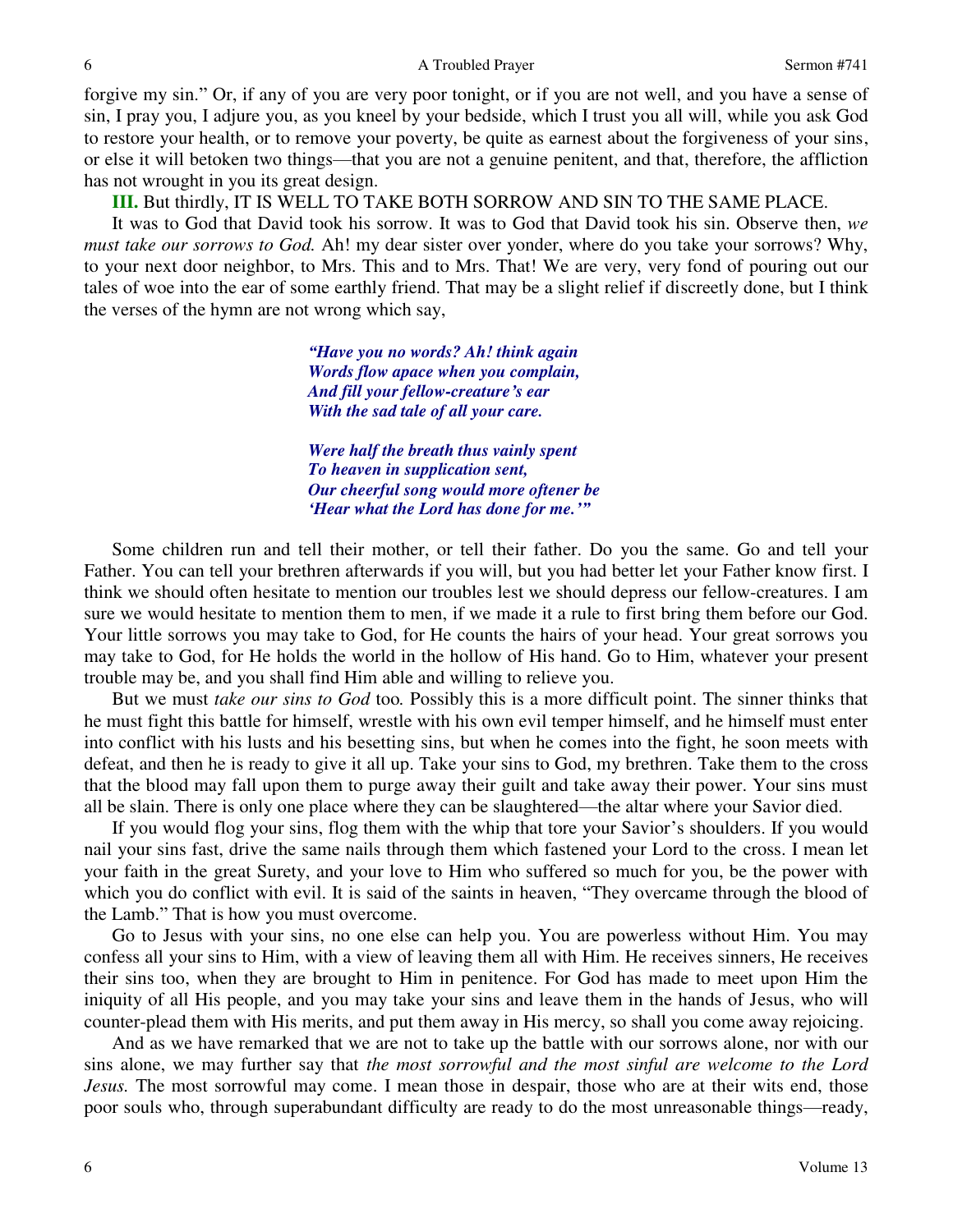#### Sermon #741 A Troubled Prayer

it may even be, to give way to that wicked, Satanic temptation of rushing from this present life into a world unknown by their own hand.

 Go, sorrowful one, go now to Jesus, whose tender heart will feel for you. Has your friend forsaken you? Have your lover and your acquaintance become your enemies? Seek no human sympathy just now, but first and foremost, in a flood of tears, reveal your case to the great invisible helper. Kneel down and tell Him all that racks your spirit and fills your tortured mind, and plead the promise that He will be with you, and you shall find Him true though all else be false.

 And as the most sorrowful, so the most sinful are welcome to Christ—the sinful certainly, but the most sinful especially. If your sin has become so outrageous that it were wrong for me to mention it here, if it has become so tremendous in its power, that like the chain and ball at the convict's feet, you cannot escape from it, yet still come with all your sins to Jesus.

 You blackest sinner out of hell, you who are nearest to the gates of perdition, you who have had fellowship with devils till you have become almost a devil yourself, you who have lain steeped in the scarlet of sin till it has ingrained and entered into the very warp and woof of your being, you who are all over black within and without, go you to the Savior, and take these words in your mouth, "Look upon my affliction and my pain, and forgive all my sins."

 And suppose the two conditions should have met in your heart, that you are at the same time the most sorrowful and the most sinful? Still go, for the gates of mercy are very wide. When Christ opened the holy of holies, He did not make a little slit therein, but the veil of the temple was torn in twain from the top to the bottom, so that the biggest sinner who ever lived might come through it to the bloodsprinkled mercy seat.

 Oh, the amazing mercy of God! "As high as the heavens are above the earth, so high are his ways above our ways, and his thoughts above our thoughts." Sin is, after all, a thing of the creature, but mercy is an attribute of the Creator, and the Creator's attribute swallows up the creature's fault. Thus says the Lord, "I will take away their iniquities, and cast them into the depths of the sea." The most sorrowful and the most sinful may go.

 And let us add that *God can with equal ease remove our sorrows and our sins.* It is a wonder how difficulties fly when omnipotence encounters them! The sick man who has been given up by the physician has often recovered, and it has been, perhaps, his mercy that the physician gave him up, for where man has come to an ending, God has come to a beginning. The old proverb says that, "Man's extremity is God's opportunity," and most certainly that is true. God has but to will it and fevers fly, and diseases disappear. As the soldier goes at the captain's bidding, so does God say to Death, "Go," and he goes, or "Come," and he comes. Thus is it in our circumstances.

 How very often a day which opened as black as gathering clouds could make it, has ended with a bright sunset! How frequently the beggar has found himself lifted up from the dunghill, and made to sit among princes! I should not wonder but what some of you, in looking back and remembering the circumstances you are now in, are quite surprised to find yourselves where you are. This very morning I was talking with a gentleman who said to me, "I cannot bear waste in my household, and one reason is this, if ever there was a poor wretch who could live on hard fare once, and envy the very dogs a piece of bread, I am just that one, but God has been pleased to prosper me, and I often look back upon that season of poverty and of want, and thank Him for having helped me through it."

 Well, you see, dear friends, that God can turn the wheel, and make the bottom spoke to be the uppermost one, and He can do it all in a few days. Come then, though sin and sorrow rest like a double burden upon our body and soul, let us go to Him and say, "Look upon my affliction and my pain, and forgive all my sins."

**IV.** Perhaps our last observation is more strictly to the text than anything else. It is that WE ARE TO GO TO GOD WITH SORROWS AND WITH SINS IN THE RIGHT SPIRIT.

 You notice that all that David asks about his sorrow is, "*Look upon* my afflictions and my pain." But the next petition is more express, definite, decided, plain*,* "*Forgive* all my sins." Some people would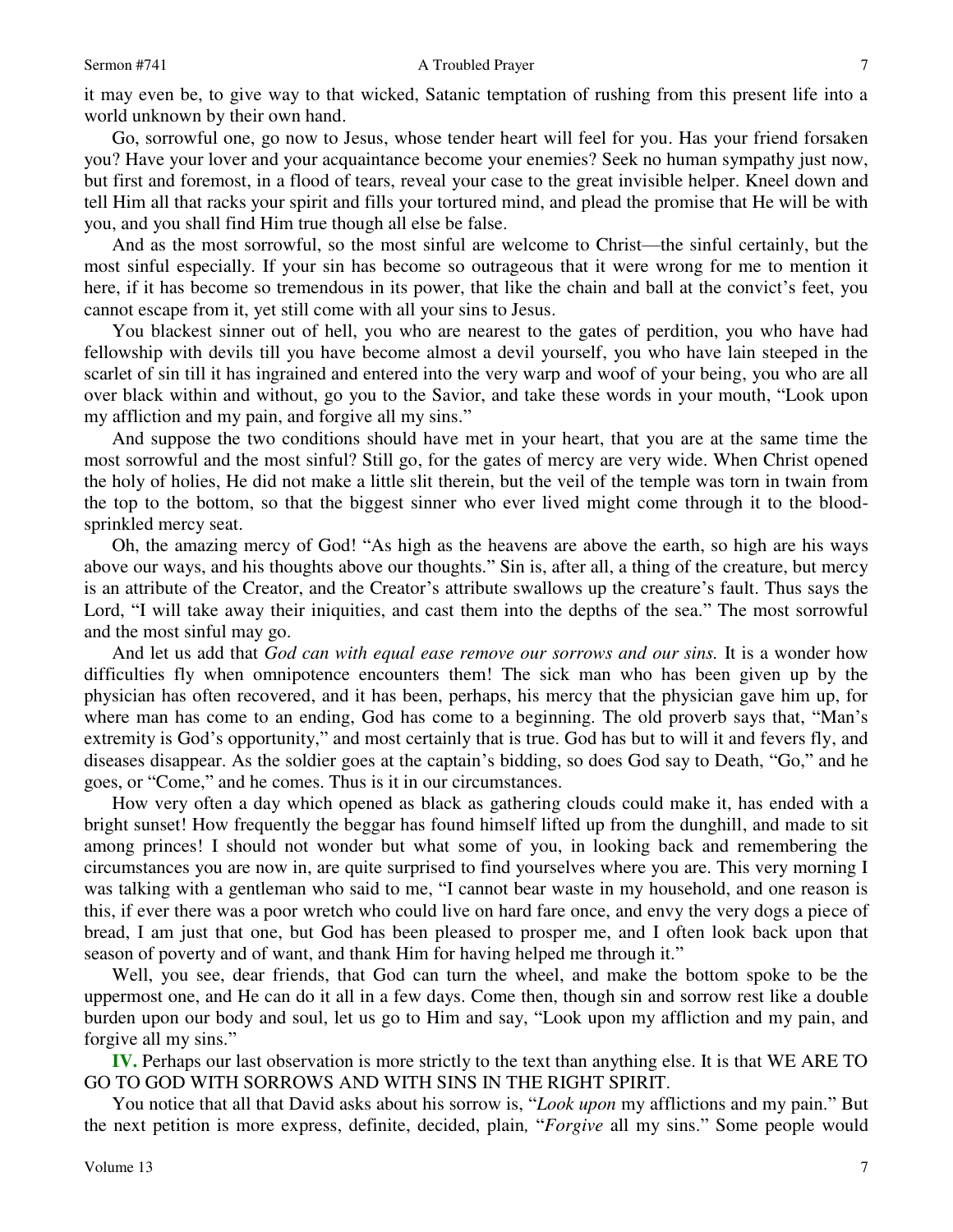have put it, "Remove my affliction and my pain, and look at my sins." But David does not say so. He says, "Lord, as for my affliction and my pain, I do not say much about that, Lord look at it. I will leave that to You. I should be glad to have it removed. Do as You will. Look at it. Consider it, but as for my sins, Lord, I know what I want there. I must have them forgiven. I cannot bear them."

 A Christian counts sorrow lighter in the scale than sin. He can bear that his troubles should continue, but he cannot endure the burden of his guilt or the weight of his transgressions. Here are two guests come to my door, both of them ask to have a lodging with me. The one is called Affliction*.* He has a very grave voice, and a very heavy hand, and he looks at me with fierce eyes. The other is called Sin*,* and he is very soft-spoken, and very fair, and his words are softer than butter.

 Let me scan their faces, let me examine them as to their character, I must not be deceived by appearances. I will ask my two friends who would lodge with me to open their hands. When my friend Affliction, with some little difficulty, opens his hand I find that, rough as it is, he carries a jewel inside it, and that he meant to leave that jewel at my house. But as for my soft-spoken friend Sin, when I force him to show me what that is which he hides in his sleeve, I find that it is a dagger with which he would have stabbed me.

What shall I do then if I am wise? Why, I should be very glad if they would both be good enough to go and stay somewhere else, but if I must entertain one of the two, I would shut my door in the face of smooth-spoken Sin, and say to the rougher and uglier visitor, Affliction, "Come and stay with me, for maybe God has sent you as a messenger of mercy to my soul." "Look upon my affliction and my pain, and forgive all my sin." We must be more express and explicit about sin than we are about trouble. Take the two expressions together, use them, and whether you blend or contrast them, either or both will prove to be full of instruction.

 Before I close my sermon and dismiss this assembly, it may be necessary to notice some among you who have no affliction or pain. In too many instances I am afraid you have sin, so the latter part of the text will well suit your case. But oh! if you have not any affliction or pain, nor yet any cause of fear because your sins are forgiven, let me then suggest to you that you should be exceeding happy. Your cup should overflow with joy.

 I do not think, brethren, that you and I rejoice enough. When engaged this morning, seeing inquirers coming in one after another, I thought within myself, "I have known the time, when I first began to preach the Gospel, that one soul God had given me as a fruit of my ministry, made me so happy that I was ready to leap out of the body. Truly it is a happy thing to be the means of bringing one soul to Christ." The poet says that,

## *"A thing of beauty is a joy forever."*

 But a thing of grace is much more truly so, for the things of beauty here on earth may be consumed, but a work of grace is everlasting. To be the means of saving one soul ought to set a silver bell ringing in your hearts that will never leave off. You will say, "I am very poor, and very sick, but I have not lived for nothing, there will be one gem in the Redeemer's crown that came there through my instrumentality. There will be one voice in the orchestra of the skies, which, humanly speaking, would not have been there if the Lord had not enabled me by His grace to be the means of bringing that soul to Christ." This ought to make us joyful.

 But then I thought, here have I been seeing thirty today, and most of them owed their conversion to the preaching of the Gospel here, and I have seen, perhaps, in my little lifetime, several thousands of souls, and know of many others whom I never saw, who have been brought to Christ through our instrumentality. What! And down-hearted, and sometimes wretched, and distracted with care after this? I thought to myself, what a fool I am!

 And I suspect that if you and I, or any of us, were to consider the goodness of God to us, the fact that our names are written in heaven, that Christ is ours, that heaven is ours, that we are the children of God, and that we are justified by faith, we should say, "Why, what am I moaning and groaning about these light afflictions, which are but for a moment, and which will work out for me a far more exceeding and eternal weight of glory? Come, my soul, take down the harp, and let your fingers roam among its strings. Say with old Herbert,